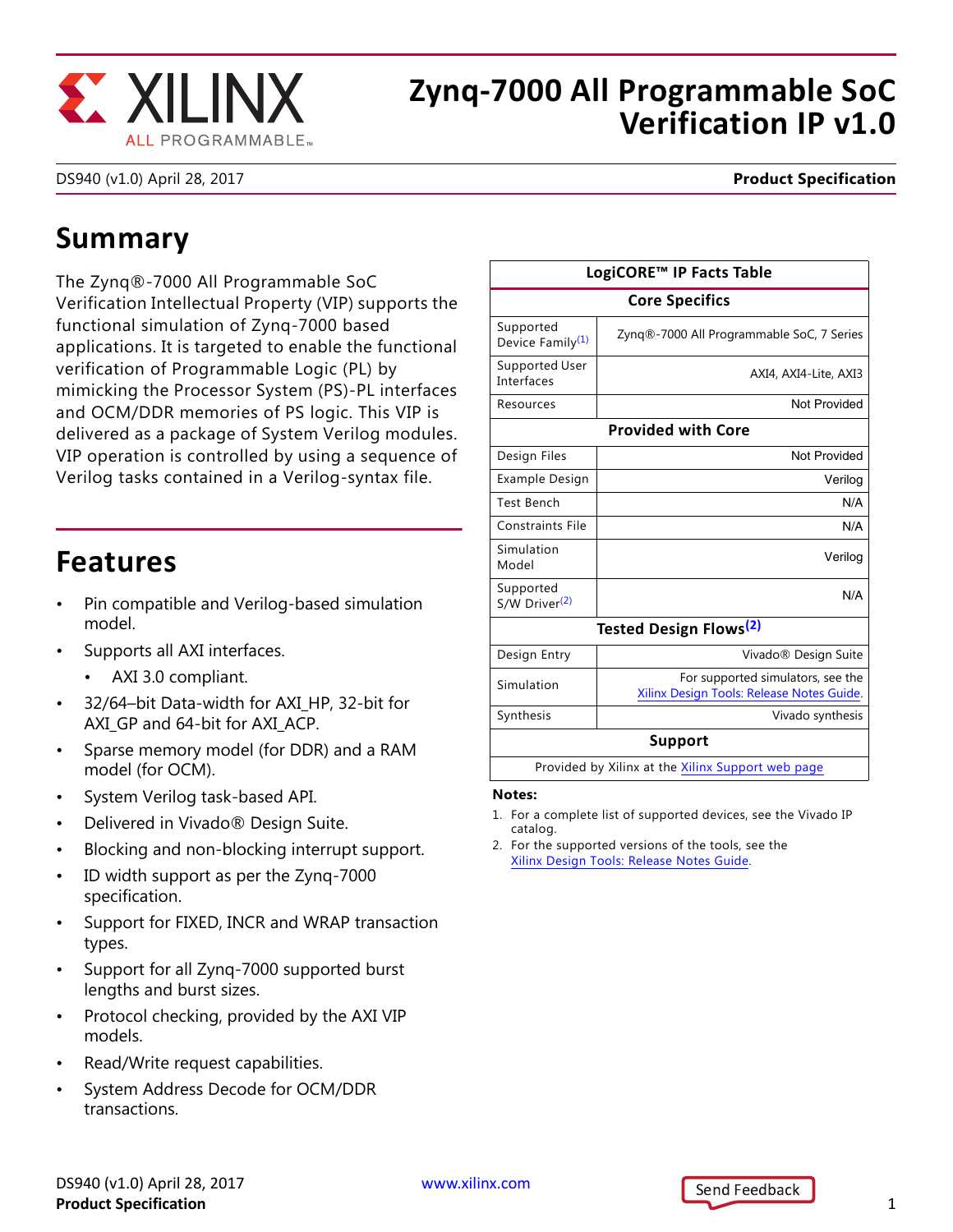

# **Additional Features**

- System Address Decode for Register Map Read transactions (only default value of the registers can be read).
- Support for static remap for AXI\_GP0 and AXI\_GP1.
- Configurable latency for Read/Write responses.
- First-level arbitration scheme based on the priority indicated by the AXI QoS signals.
- Datapath connectivity between any AXI master in PL and the PS memories and register map.
- Parameters to enable and configure AXI Master and Slave ports.
- APIs to set the traffic profile and latencies for different AXI Master and Slave ports.
- Support for FPGA logic clock generation.
- Soft Reset Control for the PL.
- API support to pre-load the memories, read/wait for the interrupts from PL, and checks for certain data pattern to be updated at certain memory location.
- All unused interface signals that output to the PL are tied to a valid value.
- Semantic checks on all other unused interface signals.

An example design that demonstrates the usage of this VIP is available for reference.

# **Limitations**

The following features are not yet supported by Zynq7000 APSoC VIP:

- Exclusive Access transfers are not supported on any of the slave ports.
- Read/Write data interleaving is not supported.
- Write access to the Register Map is not supported.
- Support for in-order transactions only.

# **Applications**

The Zynq-7000 VIP is used to provide a simulation environment for the Zynq-7000 PS logic, typically replacing the processing\_system7 block in a design. The Zynq-7000 VIP models the following:

- Transactions originating from PS masters through the AXI VIP master API calls
- Transactions terminating through the PS slaves to models of the OCM and DDR memories through interconnect models FCLK reset and clocking support
- Input interrupts to the PS from PL
- PS register map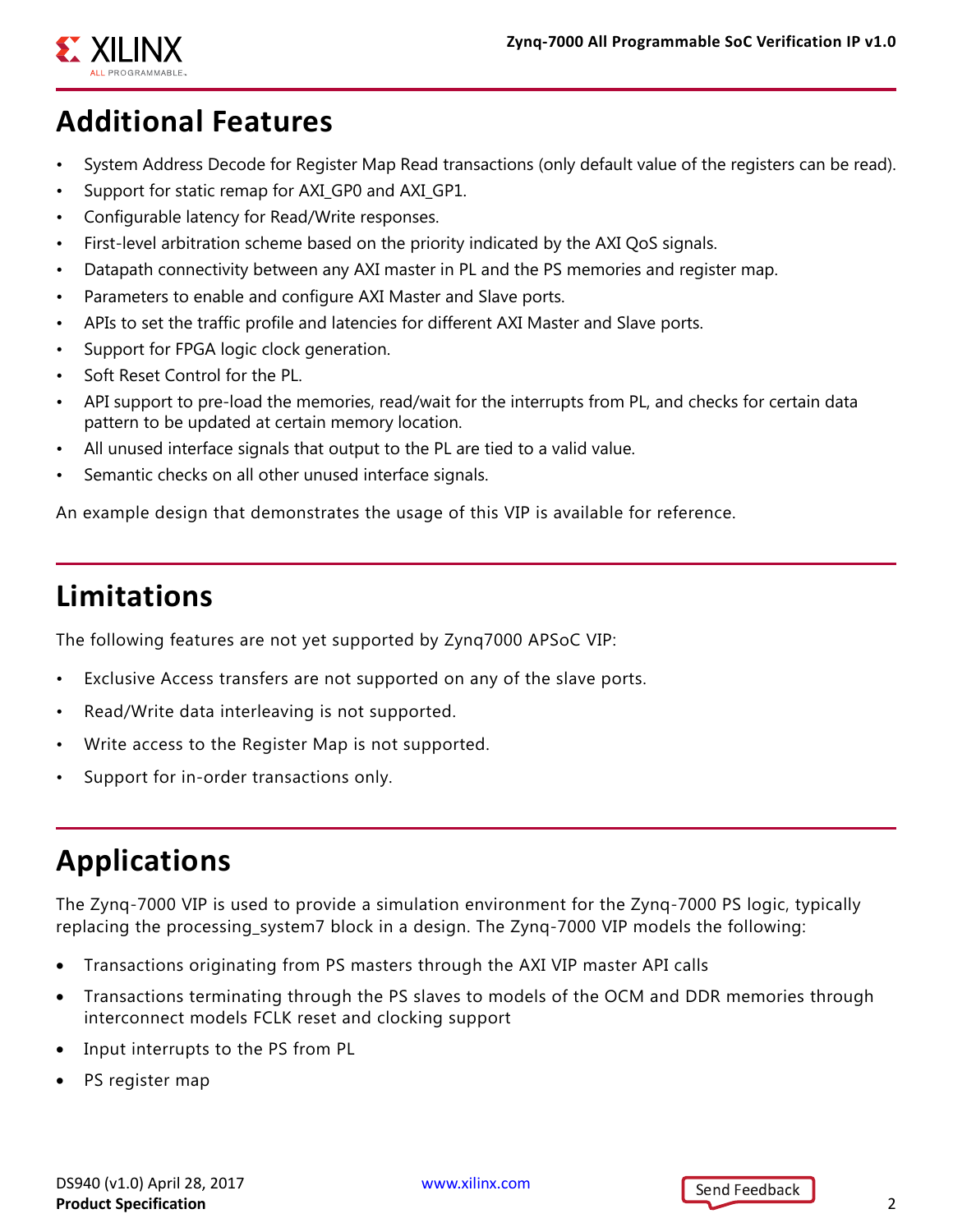

# **Functional Description**

<span id="page-2-0"></span>Zynq-7000 VIP consists of four main layers. [Figure 1](#page-2-0) shows the Zynq-7000 VIP architecture.



*Figure 1:* **Zynq 7000 VIP Architecture**

#### **• Configuration**

Configuration is implemented using Verilog parameters and is used to configure the Zynq-7000 VIP. Some configuration must be done using configuration APIs.

#### **• Function and Task APIs**

Verilog tasks and functions that help to set:

- Datapath between processing system (PS) and programmable logic (PL) in memory mapped interfaces.
- Control path between PS and PL in register interface.
- Configure the traffic profiles for each ports.
- **VIP Logic**

VIP logic has the PS-PL interface with supporting functionality that contains the AXI interfaces, sparse memory implementation, and the interconnect (arbiter) model as shown in [Figure 2](#page-3-0).

**• Signal Interface**

The signal interface includes the typical Verilog input and output ports and associated signals.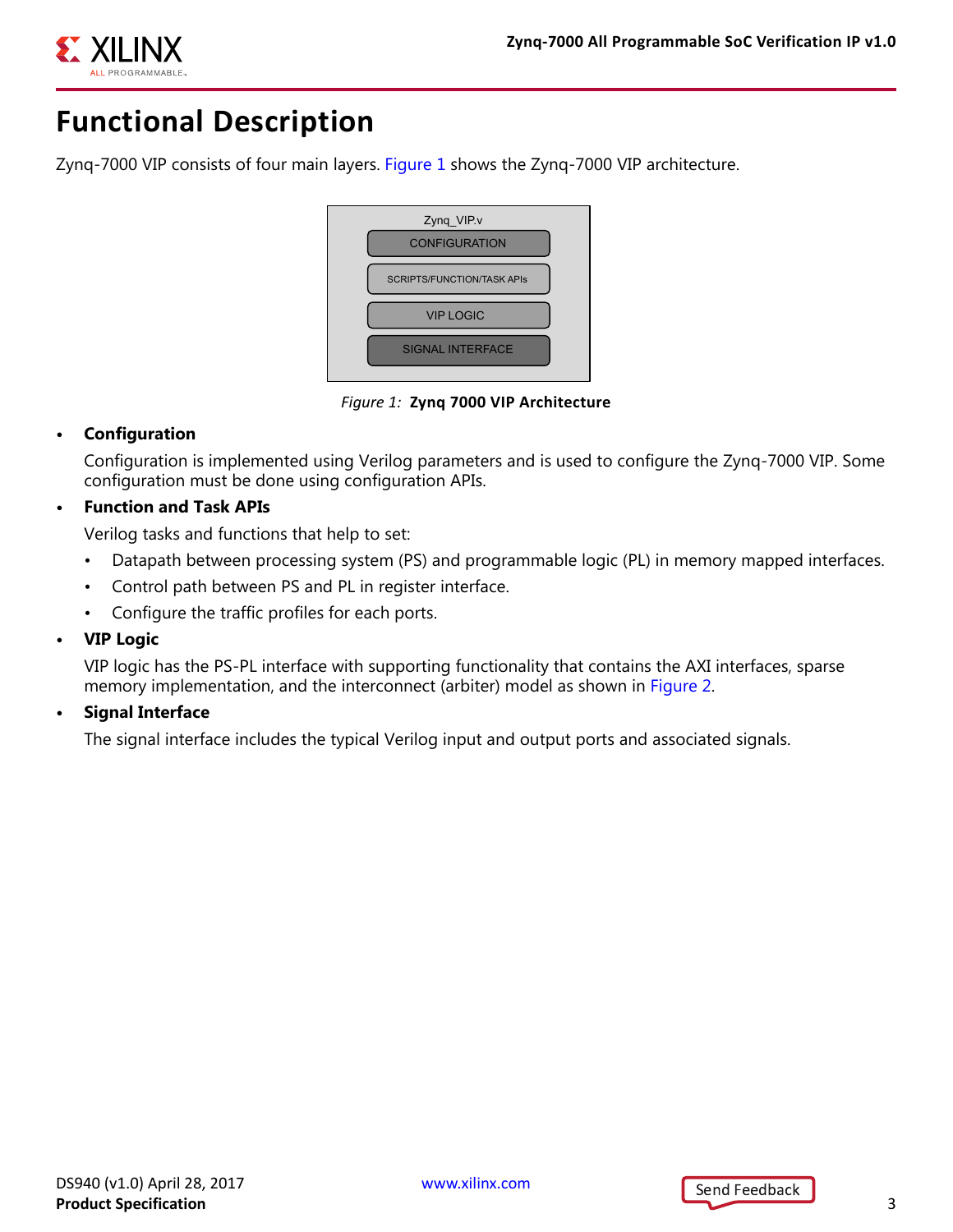

<span id="page-3-0"></span>Figure 2 shows the detailed architecture for the VIP logic.



*Figure 2:* **Architecture Details**

<span id="page-3-1"></span>[Figure 3](#page-3-1) show the Zynq-7000 VIP test bench.



*Figure 3:* **Zynq-7000 VIP test bench**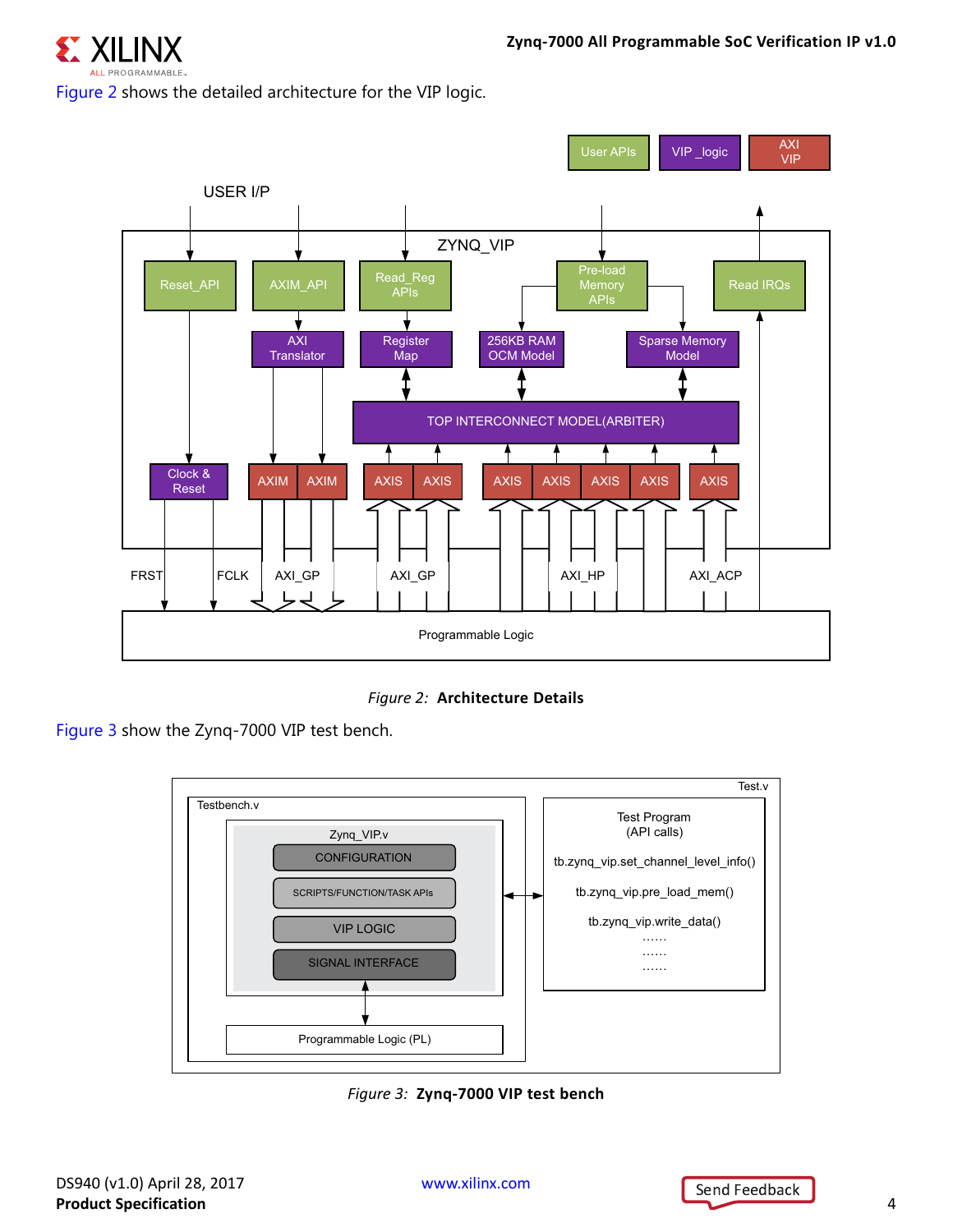

## **Using Zynq-7000 Verification IP**

This section details the configuration parameters and the APIs necessary for using the Zynq-7000 VIP. It also explains how to run the sample Verilog tests.

The interface models in the Zynq-7000 VIP are based on the AXI VIP LogiCORE™ IP module, which is provided at no additional cost with the Xilinx Vivado Design Suite under the terms of the [Xilinx End User License](https://www.xilinx.com/cgi-bin/docs/rdoc?d=end-user-license-agreement.txt).

# **Application Programming Interfaces**

The application programming interfaces (APIs) specified in [Table 1](#page-4-0) can be used to configure the VIP and develop a test program. The order of inputs and outputs for a given API must be configured with inputs followed by outputs in the same order. The following APIs can be used only after releasing RESET to the VIP.

#### <span id="page-4-0"></span>*Table 1:* **Zynq-7000 VIP APIs**

| <b>APIs</b>                                                                                                                                                      | <b>Inputs</b>                                                                                                                                         | <b>Outputs</b> |
|------------------------------------------------------------------------------------------------------------------------------------------------------------------|-------------------------------------------------------------------------------------------------------------------------------------------------------|----------------|
| set_stop_on_error<br>When set to value '1', Stop the simulation on error. The<br>default value is 1.                                                             | LEVEL: A bit input for the<br>info level.                                                                                                             | None           |
| set_debug_level_info<br>When set to value '1', debug level info for Zynq-7000 VIP is<br>reported, else no info is reported. The default value is 1.              | LEVEL: A bit input for the<br>info level.                                                                                                             | None           |
| set argos<br>Set the ARQOS value to be used by Slave ports for first level<br>arbitration scheme. The AXI Slave ARQOS input port value<br>is enabled by default. | Name: S AXI GP0,<br>S_AXI_GP1, S_AXI_HP0,<br>S AXI HP1, S AXI HP2,<br>S_AXI_HP3, S_AXI_ACP<br>[3:0] val: ARQoS value.                                 | None           |
| set awgos<br>Set the AWQOS value to be used by Slave ports for first<br>level arbitration scheme. The AXI Slave AWQOS input port<br>value is enabled by default. | Name: S_AXI_GP0,<br>S_AXI_GP1, S_AXI_HP0,<br>S_AXI_HP1, S_AXI_HP2,<br>S_AXI_HP3, S_AXI_ACP<br>[3:0] val: AWQoS value.                                 | None           |
| fpga_soft_reset<br>Issue/Generate soft reset for PL.                                                                                                             | [31:0] reset_ctrl: 32-bit<br>input indicating the reset<br>o/p to be asserted for PL.<br>(Details same as<br>FPGA_RST_CTRL register<br>defined in PS) | None           |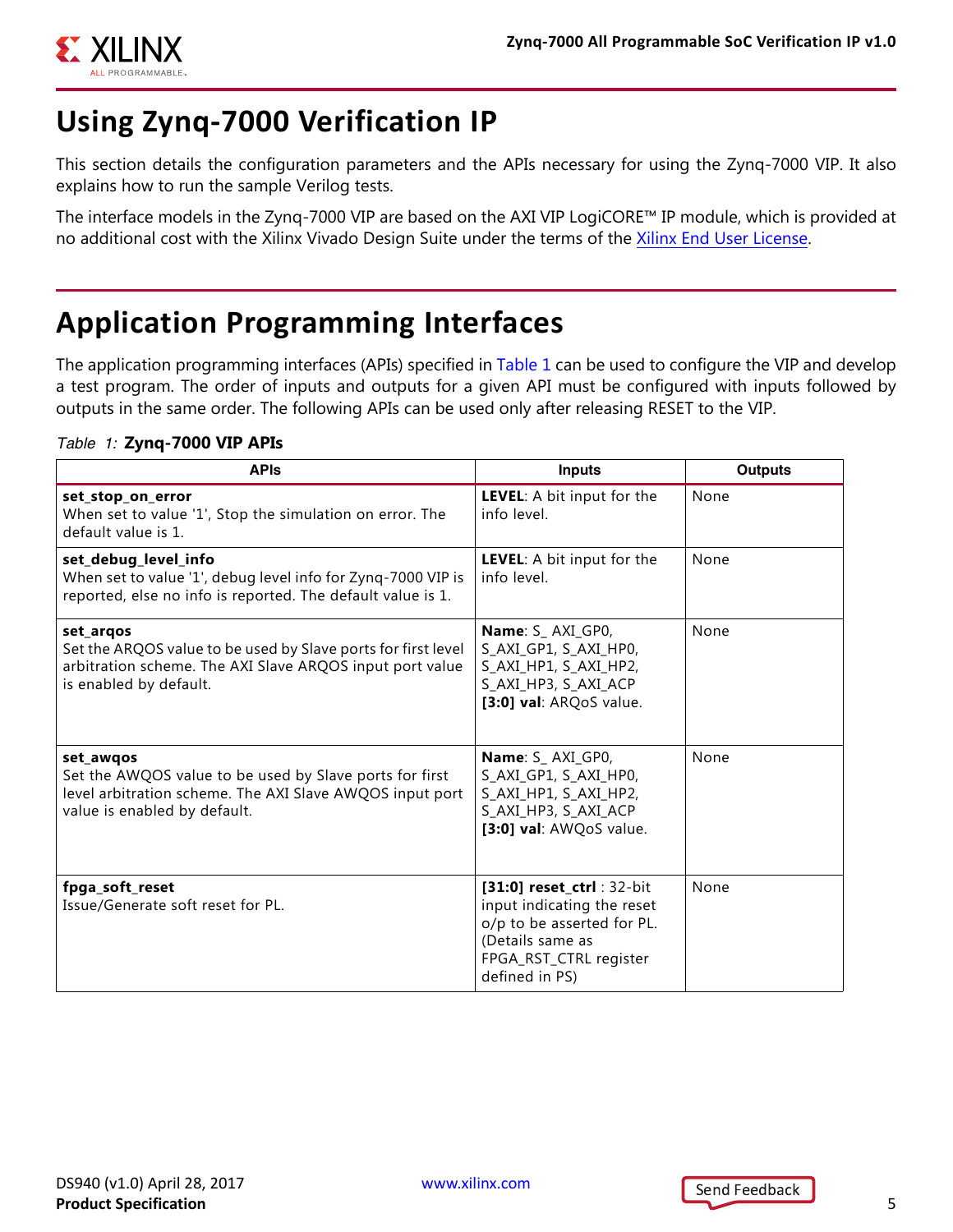

 $\Gamma$ 

#### *Table 1:* **Zynq-7000 VIP APIs** *(Cont'd)*

| <b>APIS</b>                                                                                                                                                                                                                                                                                                                                                                                   | <b>Inputs</b>                                                                                                                                                                                                                                      | <b>Outputs</b>                                                                                           |
|-----------------------------------------------------------------------------------------------------------------------------------------------------------------------------------------------------------------------------------------------------------------------------------------------------------------------------------------------------------------------------------------------|----------------------------------------------------------------------------------------------------------------------------------------------------------------------------------------------------------------------------------------------------|----------------------------------------------------------------------------------------------------------|
| pre_load_mem_from_file<br>Preload DDR/OCM with data from a file. Based on the<br>address specified, the data is loaded in DDR/OCM. Only<br>hexadecimal data format is supported.<br>DDR: Address must be 32-bit aligned.<br>OCM: Address must be 32-bit aligned.                                                                                                                              | [1023:0] file_name: File<br>name (max. 128 characters)<br>[31:0] start_addr: Start<br>Address from where<br>DDR/OCM should be<br>initialized with data from the<br>file.<br>no_of_bytes: Number of<br>data bytes to be loaded                      | None                                                                                                     |
| pre_load_mem<br>Preload DDR/OCM with random_data/all_zeros/all_ones.<br>Based on the address specified, the data is loaded in<br>DDR/OCM.<br>DDR: Address must be 32-bit aligned.<br>OCM: Address must be 32-bit aligned.                                                                                                                                                                     | [1:0] data_type: Random,<br>zeros or ones.<br>00 - Random<br>01- Zeros, 10 - Ones.<br>[31:0] start_addr: Start<br>Address from where DDR<br>should be initialized with<br>data from the file.<br>no_of_bytes: Number of<br>data bytes to be loaded | None                                                                                                     |
| read_interrupt<br>Users can use this API to poll the interrupt status at any<br>given time. This is a non-blocking task which returns<br>immediately with the current status of the interrupt pins.                                                                                                                                                                                           | None                                                                                                                                                                                                                                               | $[15:0]$ irq_status:<br>Interrupts generated<br>by PL.                                                   |
| wait_interrupt<br>Users can use this API to wait for any of the interrupt to<br>occur. This is a blocking task and returns only any of the<br>interrupt pin is asserted.                                                                                                                                                                                                                      | [3:0] irq: Interrupt line<br>number                                                                                                                                                                                                                | $[15:0]$ irq_status:<br>Interrupts generated<br>by PL.                                                   |
| wait_mem_update<br>Users can use this API to poll for a specific location. This<br>task is a blocking task and returns when some value is<br>written in that location (either a specific value or a new<br>value). If the value does not match the expected data<br>pattern then a fatal error is issued and the simulation halts.<br>Only one instance of this API should be used at a time. | [31:0] addr: 32-bit address<br>(DDR/OCM)<br>[31:0] data_i: expected data<br>pattern                                                                                                                                                                | [31:0] data_o: data<br>value that is updated<br>in the memory                                            |
| write_from_file<br>Initiate a AXI write transaction on the GP master port. The<br>write data is used from the file. Burst type used is INCR.<br>This is a blocking task and returns only after the complete<br>AXI WRITE transaction is done.<br>Address has to 32-bit aligned.                                                                                                               | [1023:0] file_name: File<br>name that stores the write<br>data (max. 128 characters).<br>[31:0] addr: Write address<br>wr_size: Number of data<br>bytes to written                                                                                 | <b>RESPONSE: The</b><br>slave write response<br>from the following:<br>[OKAY, EXOKAY,<br>SLVERR, DECERR] |
| read_to_file<br>Initiate a AXI read transaction on the GP master port. The<br>read data is written to the file. Burst type used is INCR. This<br>is a blocking task and returns only after the complete AXI<br>READ transaction is done.<br>Address has to 32-bit aligned.                                                                                                                    | [1023:0] file_name: File<br>name that stores the read<br>data (max. 128 characters).<br>[31:0] addr: Read address<br>rd_size: Number of data<br>bytes to be read                                                                                   | <b>RESPONSE: The</b><br>slave write response<br>from the following:<br>[OKAY, EXOKAY,<br>SLVERR, DECERR] |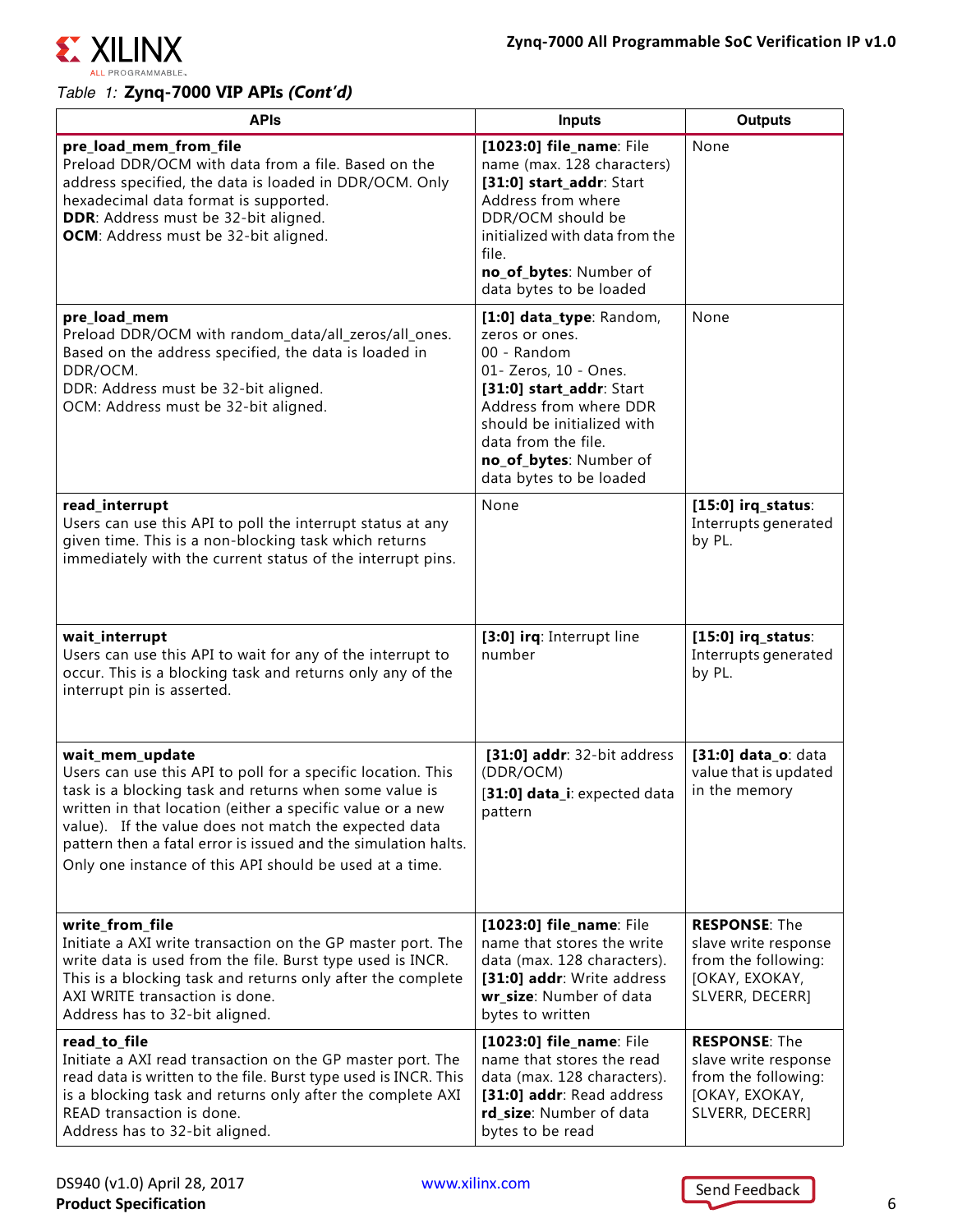

### *Table 1:* **Zynq-7000 VIP APIs** *(Cont'd)*

| <b>APIs</b>                                                                                                                                                                                                                                                                                                                                                             | <b>Inputs</b>                                                                                                                                                                                                                                                                                                        | <b>Outputs</b>                                                                                                                                                             |
|-------------------------------------------------------------------------------------------------------------------------------------------------------------------------------------------------------------------------------------------------------------------------------------------------------------------------------------------------------------------------|----------------------------------------------------------------------------------------------------------------------------------------------------------------------------------------------------------------------------------------------------------------------------------------------------------------------|----------------------------------------------------------------------------------------------------------------------------------------------------------------------------|
| write_data<br>Initiate a AXI write transaction on the GP master port. This<br>task should be used when the transfer size is less or equal<br>to 128 bytes and the write data is provided as an argument<br>to the task call. Burst type used is INCR. This is a blocking<br>task and returns only after the AXI write is completed<br>through a write response (BRESP). | [31:0] addr: Write address<br>[7:0] wr_size: Number of<br>data bytes to be written<br>[1023:0] wr_data: write<br>data (max. 128 bytes).                                                                                                                                                                              | <b>RESPONSE: The</b><br>slave write response<br>from the following:<br>[OKAY, EXOKAY,<br>SLVERR, DECERR]                                                                   |
| read_data<br>Initiate a AXI read transaction on the master port. This task<br>should be used when the transfer size is less or equal to 128<br>bytes and the read data is returned as an output to the task<br>call. Burst type used is INCR. This is a blocking task and<br>returns only after the complete AXI READ transaction is<br>done.                           | [31:0] addr: Write address<br>[7:0] rd_size: Number of<br>data bytes to be read                                                                                                                                                                                                                                      | <b>DATA: Valid data</b><br>transferred by the<br>Slave<br><b>RESPONSE: The</b><br>slave write response<br>from the following:<br>[OKAY, EXOKAY,<br>SLVERR, DECERR]         |
| write_burst<br>Initiate a single AXI write burst transaction on the master<br>port. This calls the AXI VIP API. This task returns when the<br>complete write transaction is complete.                                                                                                                                                                                   | <b>ADDR: Write Address</b><br>LEN: Burst Length<br><b>SIZE: Burst Size</b><br><b>BURST: Burst Type</b><br>LOCK: Lock Type<br><b>CACHE:</b> Cache Type<br><b>PROT: Protection Type</b><br><b>DATA: Data to send</b><br><b>DATASIZE:</b> The size in bytes<br>of the valid data contained<br>in the input data vector. | <b>RESPONSE: The</b><br>slave write response<br>from the following:<br>[OKAY, EXOKAY,<br>SLVERR, DECERR]                                                                   |
| write_burst_concurrent<br>Initiate a single AXI write burst transaction on the master<br>port. This calls the AXI VIP API. This task performs write<br>phase and address phases concurrently and returns when<br>the complete write transaction is complete.                                                                                                            | <b>ADDR: Write Address</b><br>LEN: Burst Length<br><b>SIZE: Burst Size</b><br><b>BURST: Burst Type</b><br>LOCK: Lock Type<br><b>CACHE:</b> Cache Type<br><b>PROT: Protection Type</b><br><b>DATA:</b> Data to send<br><b>DATASIZE:</b> The size in bytes<br>of the valid data contained<br>in the input data vector. | <b>RESPONSE: The</b><br>slave write response<br>from the following:<br>[OKAY, EXOKAY,<br>SLVERR, DECERR]                                                                   |
| read_burst<br>Initiate a single AXI Read burst transaction on the master<br>port. This is hook to call the AXI VIP API. This task returns<br>when the complete read transaction is complete.                                                                                                                                                                            | <b>ADDR: Write Address</b><br>LEN: Burst Length<br><b>SIZE: Burst Size</b><br><b>BURST: Burst Type</b><br>LOCK: Lock Type<br><b>CACHE:</b> Cache Type<br><b>PROT: Protection Type</b>                                                                                                                                | <b>DATA: Valid data</b><br>transferred by the<br>slave<br><b>RESPONSE:</b> This is a<br>vector that is created<br>by concatenating all<br>slave read responses<br>together |
| read_register<br>Read Register.                                                                                                                                                                                                                                                                                                                                         | [31:0] addr: Register<br>address                                                                                                                                                                                                                                                                                     | <b>DATA: Valid register</b><br>read data                                                                                                                                   |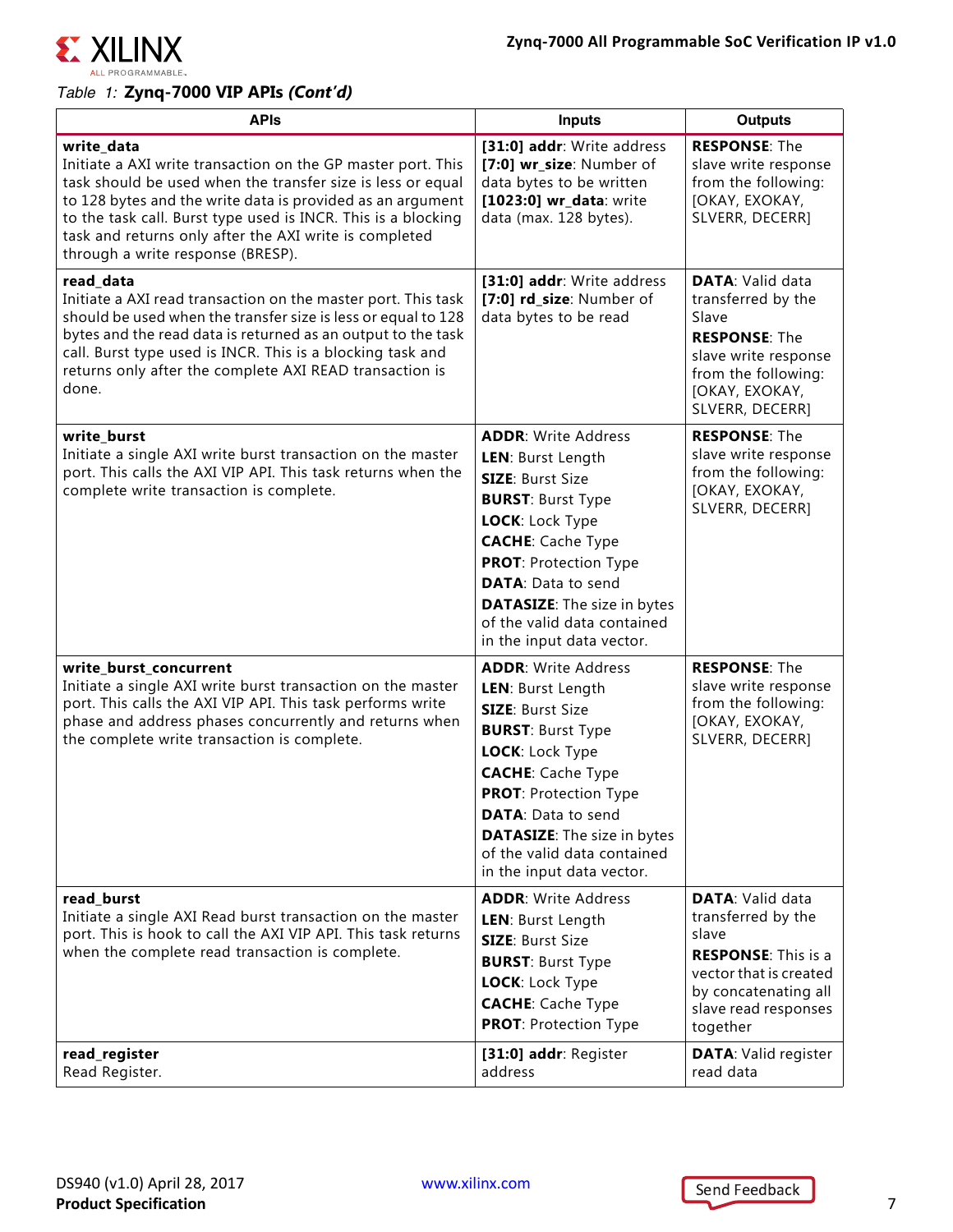

#### *Table 1:* **Zynq-7000 VIP APIs** *(Cont'd)*

| <b>APIs</b>                                                                                                                                                                                                                                                                                                                                                                                                                                                                                                             | <b>Inputs</b>                                                                                                                                                                                                                                                                                                                                      | <b>Outputs</b>                                                   |
|-------------------------------------------------------------------------------------------------------------------------------------------------------------------------------------------------------------------------------------------------------------------------------------------------------------------------------------------------------------------------------------------------------------------------------------------------------------------------------------------------------------------------|----------------------------------------------------------------------------------------------------------------------------------------------------------------------------------------------------------------------------------------------------------------------------------------------------------------------------------------------------|------------------------------------------------------------------|
| read_register_map<br>Read a chunk of registers. 32 registers can be read at a time<br>using this API.                                                                                                                                                                                                                                                                                                                                                                                                                   | [31:0] addr: Starting<br>Register address<br>size: Number of registers to<br>be read.                                                                                                                                                                                                                                                              | <b>DATA: Valid register</b><br>read data                         |
| set_slave_profile<br>Set the Slave Profile for each slave port. The latency to be<br>used on all slave ports is set using this API.                                                                                                                                                                                                                                                                                                                                                                                     | Name: S_AXI_GP0,<br>S_AXI_GP1, S_AXI_HP0,<br>S_AXI_HP1, S_AXI_HP2,<br>S_AXI_HP3, S_AXI_ACP or<br>ALL                                                                                                                                                                                                                                               | None                                                             |
|                                                                                                                                                                                                                                                                                                                                                                                                                                                                                                                         | [1:0] latency: latency type<br>00: Best case<br>01: Average case<br>10: Worst case<br>11: Random                                                                                                                                                                                                                                                   |                                                                  |
| wait_reg_update<br>This API can be used to wait for a particular address in PL<br>to be updated with a specific pattern. Zynq-7000 VIP issues<br>an continuous AXI Read command with the specified<br>address until the read data matches the expected data<br>pattern. You can decide the interval of time between the<br>reads. This is a blocking task and returns only when the<br>read data matches the expected data pattern or timeout.<br>Only One API instance per GP Master port should be used<br>at a time. | [31:0] addr: Register<br>address<br>[31:0] data_i: expected data<br>pattern.<br>[31:0] mask_i: Mask<br>indicating the bits that are<br>masked (1- indicates bit is<br>masked from read/write).<br>time_interval: number of<br>clock cycles to wait in<br>between reads.<br>time_out: number of clock<br>cycles to wait for the register<br>update. | [31:0] data_o: data<br>value that is updated<br>in the register. |
| peek_mem_to_file()<br>Back door read to file from the DDR/OCM memory.<br>Based on the address specified, the data is read from<br>DDR/OCM.<br>The read data is written to a file.<br>DDR: Address must be 32-bit aligned.<br>OCM: Address must be 32-bit aligned.                                                                                                                                                                                                                                                       | [1023:0] file_name: File<br>name (max. 128 characters;<br>Read data is written to this<br>file).<br>[31:0] start_addr: Start<br>Address to read the data<br>from.<br>no_of_bytes: Number of<br>data bytes to be read.                                                                                                                              | None                                                             |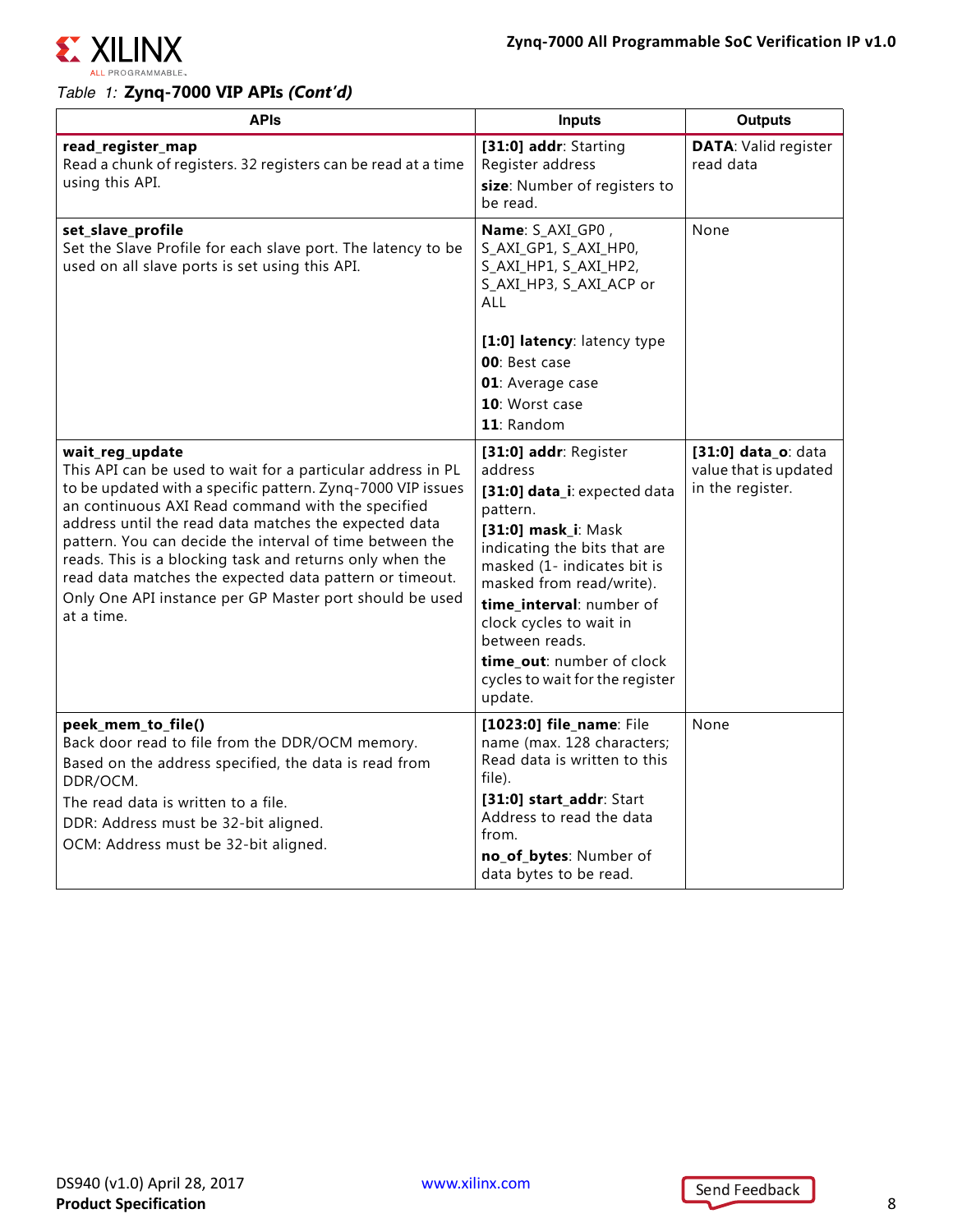

#### *Table 1:* **Zynq-7000 VIP APIs** *(Cont'd)*

| <b>APIs</b>                                                                                                                                                                                                 | <b>Inputs</b>                                                                                                                                                                                    | <b>Outputs</b>                          |
|-------------------------------------------------------------------------------------------------------------------------------------------------------------------------------------------------------------|--------------------------------------------------------------------------------------------------------------------------------------------------------------------------------------------------|-----------------------------------------|
| write_mem()<br>Back door write to the DDR/OCM memory.<br>Based on the address specified, the data is written to<br>DDR/OCM.<br>DDR: Address must be 32-bit aligned.<br>OCM: Address must be 32-bit aligned. | [1023:0] data: Write data to<br>be written to memory.<br>[31:0] start_addr: Start<br>Address to write the data<br>from.<br>no_of_bytes: Number of<br>data bytes to be write (max.<br>128 bytes). | None                                    |
| read_mem()<br>Back door read from the DDR/OCM memory.<br>Based on the address specified, the data is read from<br>DDR/OCM.<br>DDR: Address must be 32-bit aligned.<br>OCM: Address must be 32-bit aligned.  | [31:0] start_addr: Start<br>Address to read the data<br>from.<br>no_of_bytes: Number of<br>data bytes to be read (max.<br>128 bytes).                                                            | [1023:0] data: Read<br>data from memory |

### **Integrating Zynq-7000 VIP**

The Zynq-7000 VIP will automatically be delivered as part of the Zynq Processing System block simulation source.

### **Configuration Options**

[Table 2](#page-8-0) shows the configuration options that are passed to the VIP through Verilog parameters.

#### <span id="page-8-0"></span>*Table 2:* **Configuration Options Using Verilog Parameters**

| <b>VIP Parameter</b>   | <b>Default Value</b> | <b>Description</b>                                          |
|------------------------|----------------------|-------------------------------------------------------------|
| C_FCLK_CLK0_FREQ       | 50                   | PL Clock Frequency in MHz for FCLK0.                        |
| C_FCLK_CLK1_FREQ       | 50                   | PL Clock Frequency in MHz for FCLK1.                        |
| C_FCLK_CLK2_FREQ       | 50                   | PL Clock Frequency in MHz for FCLK2.                        |
| C_FCLK_CLK3_FREQ       | 50                   | PL Clock Frequency in MHz for FCLK3.                        |
| C_HIGH_OCM_EN          | $\Omega$             | When set to '1', enables the high address range<br>for OCM. |
| C_USE_S_AXI_HP0        | $\Omega$             | When set to '1', enables the S_AXI_HP0 Slave<br>port.       |
| C_USE_S_AXI_HP1        | $\Omega$             | When set to '1', enables the S_AXI_HP1 Slave<br>port.       |
| C_USE_S_AXI_HP2        | $\Omega$             | When set to '1', enables the S_AXI_HP2 Slave<br>port.       |
| C_USE_S_AXI_HP3        | $\Omega$             | When set to '1', enables the S_AXI_HP3 Slave<br>port.       |
| C_S_AXI_HP0_DATA_WIDTH | 32                   | Set the data-width for S_AXI_HP0 port.                      |
| C_S_AXI_HP1_DATA_WIDTH | 32                   | Set the data-width for S_AXI_HP1 port.                      |
| C_S_AXI_HP2_DATA_WIDTH | 32                   | Set the data-width for S_AXI_HP2 port.                      |
| C_S_AXI_HP3_DATA_WIDTH | 32                   | Set the data-width for S_AXI_HP3 port.                      |

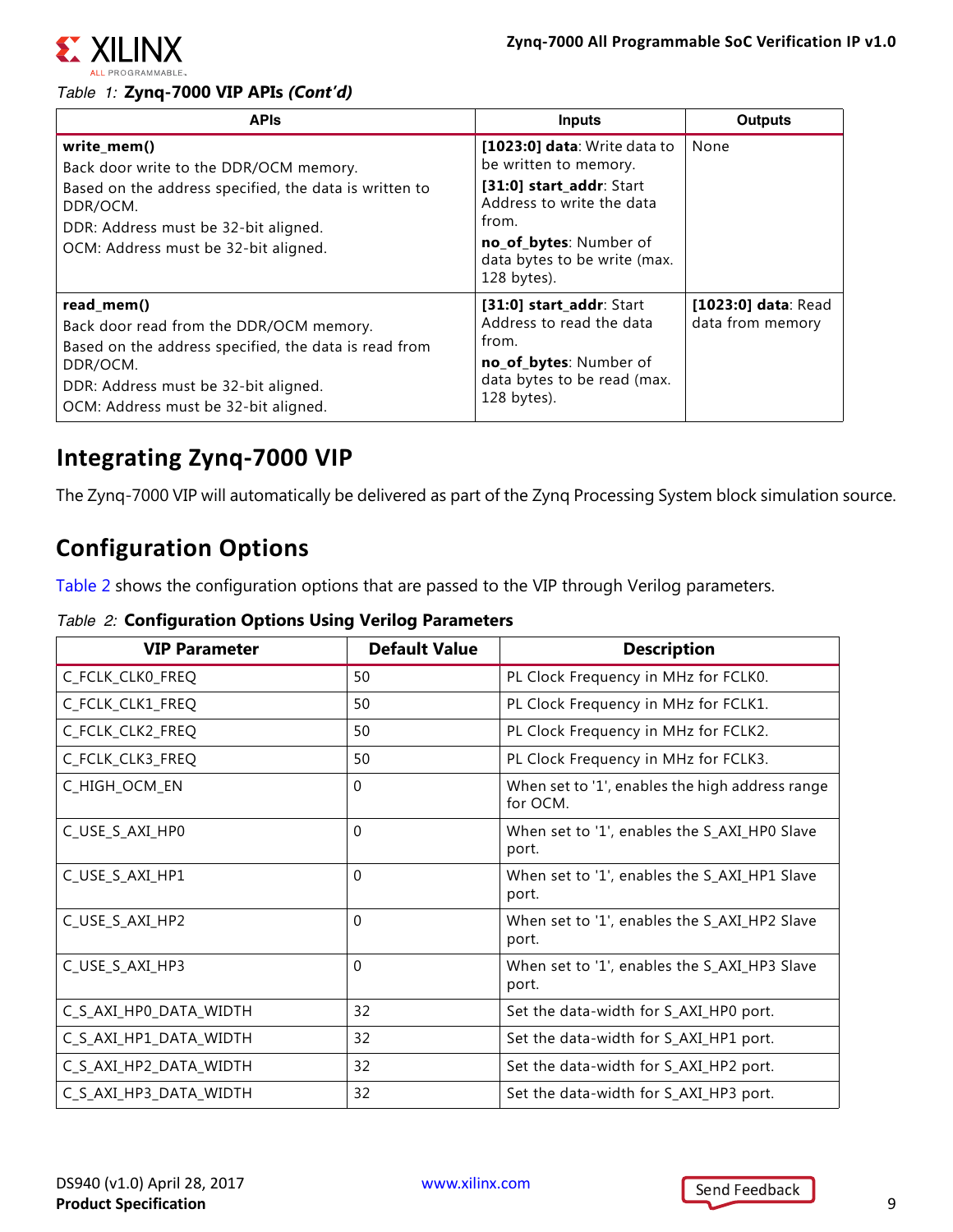ΣX

#### *Table 2:* **Configuration Options Using Verilog Parameters** *(Cont'd)*

| <b>VIP Parameter</b>            | <b>Default Value</b> | <b>Description</b>                                                               |
|---------------------------------|----------------------|----------------------------------------------------------------------------------|
| C_USE_M_AXI_GP0                 | $\Omega$             | When set to '1', enables the M_AXI_GP0 Master<br>port.                           |
| C_USE_M_AXI_GP1                 | $\Omega$             | When set to '1', enables the M_AXI_GP1 Master<br>port.                           |
| C_M_AXI_GP0_THREAD_ID_WIDTH     | 12                   | Possible values are 6 and 12. This gets set to '6'<br>with Static remap enabled. |
| C_M_AXI_GP1_THREAD_ID_WIDTH     | 12                   | Possible values are 6 and 12. This gets set to '6'<br>with Static remap enabled. |
| C_M_AXI_GP0_ENABLE_STATIC_REMAP | $\Omega$             | When set to '1', enables the M_AXI_GP0 Static<br>remap.                          |
| C_M_AXI_GP1_ENABLE_STATIC_REMAP | $\Omega$             | When set to '1', enables the M_AXI_GP1 Static<br>remap.                          |
| C_USE_S_AXI_GP0                 | $\Omega$             | When set to '1', enables the S_AXI_GP0 Slave<br>port.                            |
| C_USE_S_AXI_GP1                 | 0                    | When set to '1', enables the S_AXI_GP1 Slave<br>port.                            |
| C_USE_S_AXI_ACP                 | $\Omega$             | When set to '1', enables the S_AXI_ACP Slave<br>port.                            |

### **Example Design**

An example design and test bench is provided as part of the Vivado Zynq example design.

### **Answer Records**

Answer Records include information about commonly encountered problems, helpful information on how to resolve these problems, and any known issues with a Xilinx product. Answer Records are created and maintained daily ensuring that users have access to the most accurate information available.

Answer Records for the Zynq-7000 All Programmable SoC VIP Core:

[AR67207](https://www.xilinx.com/support/answers/67207.html)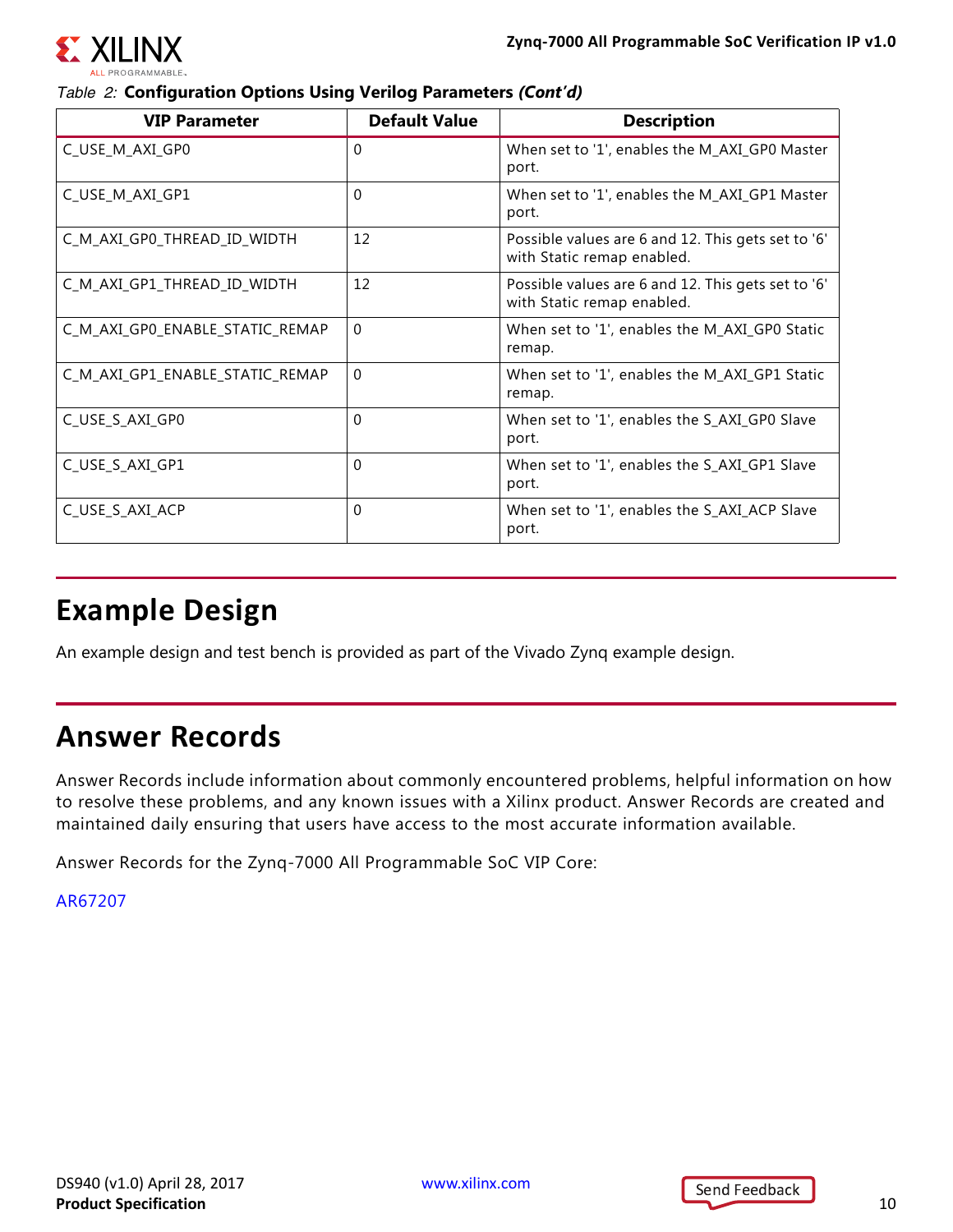

## **Licensing and Ordering Information**

The Zynq-7000 Verification IP module is provided at no additional cost with the Xilinx Vivado Design Suite under the terms of the [Xilinx End User License](https://www.xilinx.com/cgi-bin/docs/rdoc?t=eula). Information about this and other Xilinx LogiCORE IP modules is available at the [Xilinx Intellectual Property](https://www.xilinx.com/products/intellectual-property.html) page. For information about pricing and availability of other Xilinx LogiCORE IP modules and tools, contact your [local Xilinx sales representative.](https://www.xilinx.com/about/contact.html)

### **Technical Support**

Xilinx provides technical support at the [Xilinx Support web page](http://www.xilinx.com/support) for this LogiCORE™ IP product when used as described in the product documentation. Xilinx cannot guarantee timing, functionality, or support if you do any of the following:

- Implement the solution in devices that are not defined in the documentation.
- Customize the solution beyond that allowed in the product documentation.
- Change any section of the design labeled DO NOT MODIFY.

To contact Xilinx Technical Support, navigate to the [Xilinx Support web page](http://www.xilinx.com/support).

### **Documentation Navigator and Design Hubs**

Xilinx® Documentation Navigator provides access to Xilinx documents, videos, and support resources, which you can filter and search to find information. To open the Xilinx Documentation Navigator (DocNav):

- From the Vivado® IDE, select **Help > Documentation and Tutorials**.
- On Windows, select **Start > All Programs > Xilinx Design Tools > DocNav**.
- At the Linux command prompt, enter docnav.

Xilinx Design Hubs provide links to documentation organized by design tasks and other topics, which you can use to learn key concepts and address frequently asked questions. To access the Design Hubs:

- In the Xilinx Documentation Navigator, click the **Design Hubs View** tab.
- On the Xilinx website, see the [Design Hubs](https://www.xilinx.com/cgi-bin/docs/ndoc?t=design+hubs) page.

**Note:** For more information on [Documentation Navigator](https://www.xilinx.com/cgi-bin/docs/rdoc?t=docnav), see the Documentation Navigator page on the Xilinx website.